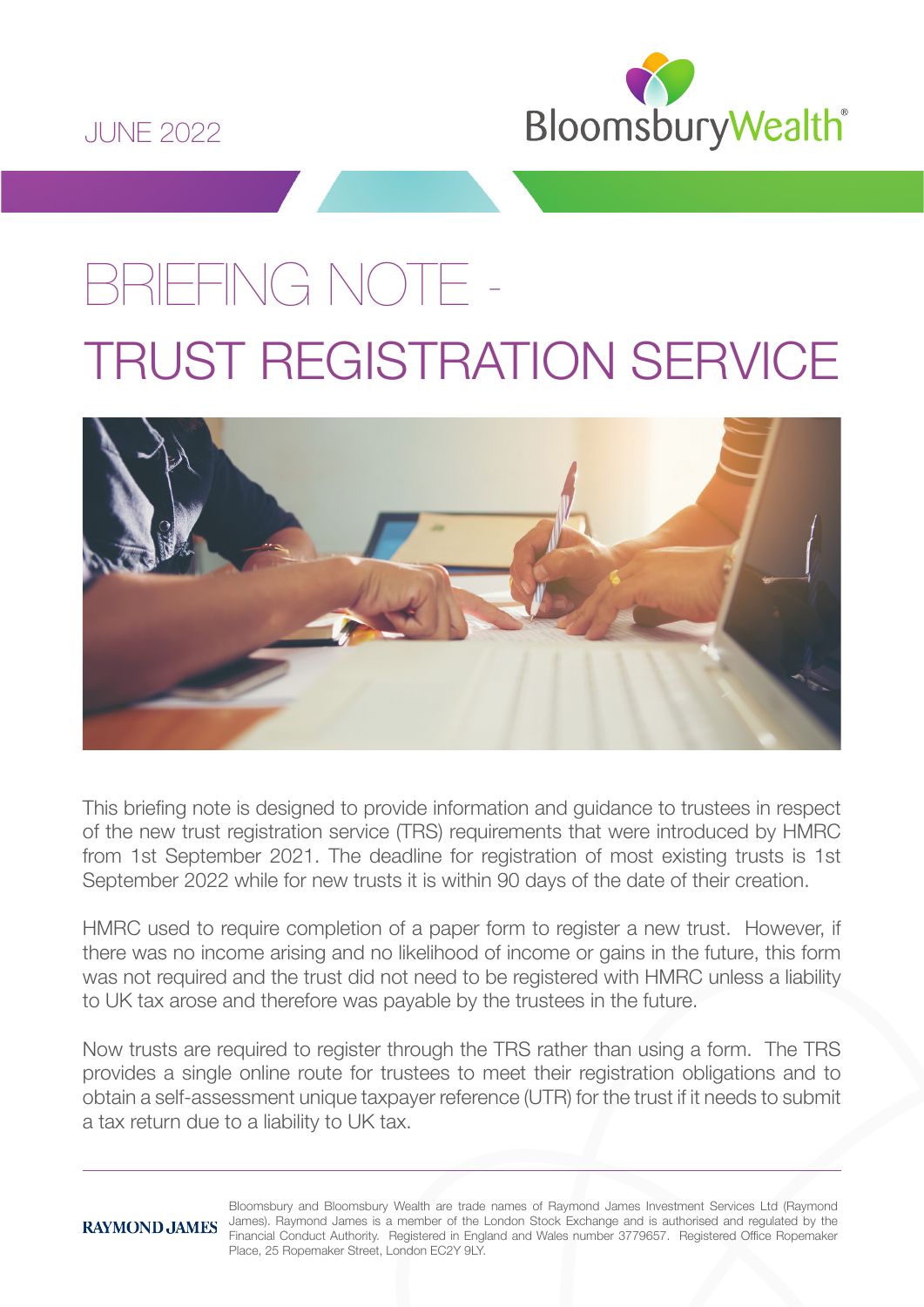

Trusts that are or become liable, for any of the below taxes will need to obtain a UTR and submit a self-assessment tax return.

- Capital gains tax
- Income tax
- Inheritance tax
- Stamp duty land tax
- Stamp duty reserve tax
- Land and buildings transaction tax (in Scotland)
- Land transaction tax (in Wales)

If the trust is not resident in the UK ('non-resident trusts'), it must be registered if it becomes liable for tax on income from the UK or on UK assets.

If the trust has a tax liability but this is covered by a relief, it must be registered and the relief claimed through self-assessment.

In addition, the following types of trusts must register with TRS even if they have no tax liability:

- all UK express trusts (this is a trust created deliberately by a settlor, usually (but not always) in the form of a document such as a written deed or declaration of trust) unless they are specifically excluded (see below)
- non-UK express trusts that:
	- acquire land or property in the UK or
	- have at least one trustee resident in the UK and enter into a 'business relationship' within the UK.

The following types of trust do not need to be registered if any of the following applies, unless they have a liability to UK taxation:

- The trust is used to hold money or assets of a UK registered pension scheme.
- The trust is used only to hold life assurance or retirement policies, providing that the policy only pays out on death, terminal or critical illness or permanent disablement, or to meet the healthcare costs of the person assured.
- The trust is holding insurance policy benefits received after the death of the person assured and the benefits are paid out from the trust within two years of death.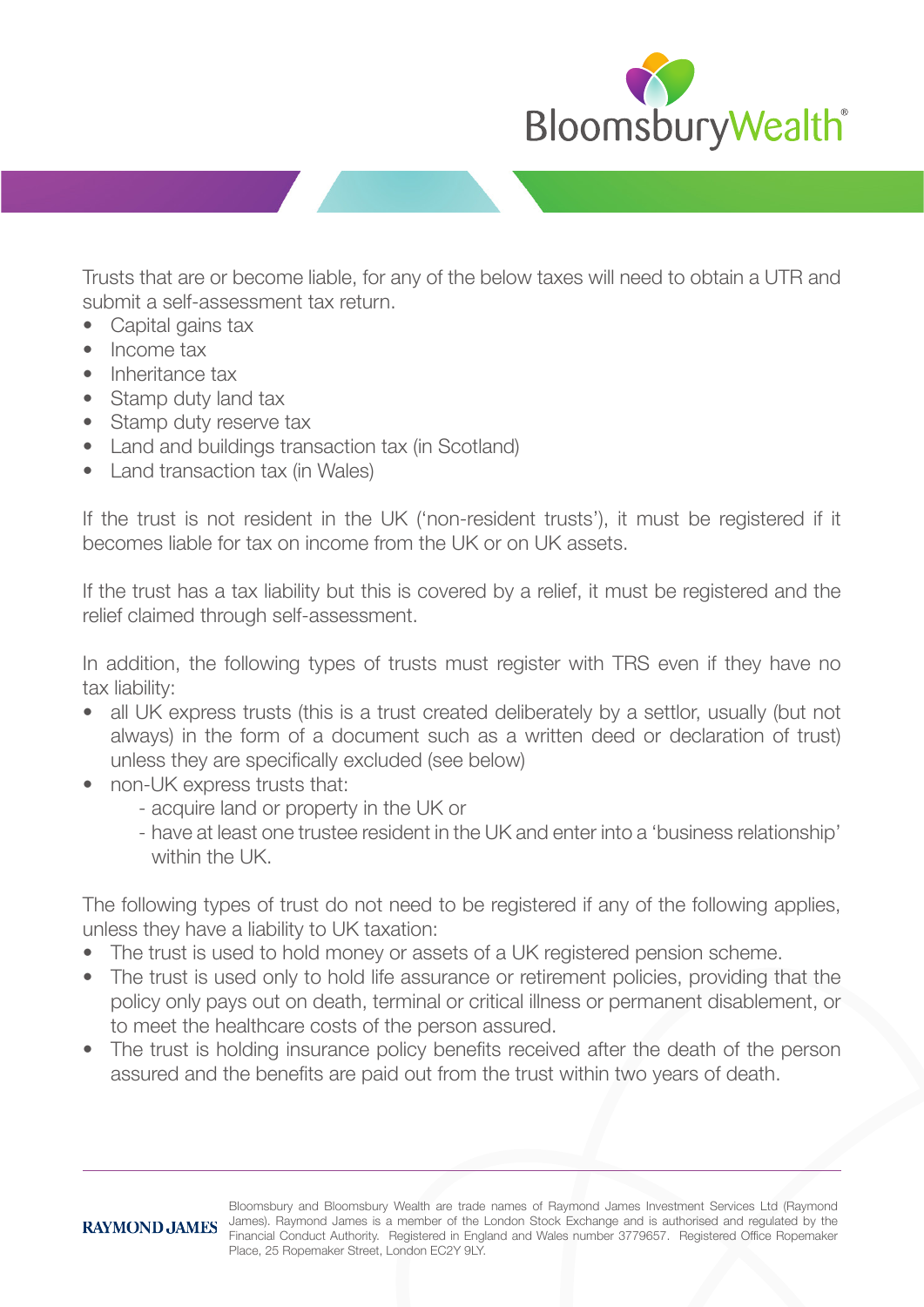

- Whole of life policies in trust that are primarily protection policies should remain excluded from the requirement to register during the lifetime of the life assured (and for up to two years following death) even if the policy includes a surrender value.
- A charitable trust that is registered as a charity in the UK or which is not required to register as a charity.
- A 'pilot' trust set up before 6th October 2020 which holds no more than £100. Pilot trusts set up on or after 6th October 2020 will need to register.
- A co-ownership trust set up to hold shares of property or other assets which are jointly owned by two or more people for themselves as 'tenants in common'.
- A will trust created by a person's will which comes into effect on their death, provided that it only holds the estate assets for up to two years after the person's death.
- A trust for bereaved children under 18, or adults aged 18 to 25, set up under the will (or intestacy) of a deceased parent or the Criminal Injuries Compensation Scheme.
- A 'financial' or 'commercial' trust created in the course of professional services or business transactions for holding client money or other assets.

Please note that this list above is not exhaustive and legal or tax advice should be obtained to check whether a particular trust should be registered or is liable to UK tax or if assistance is required with the registration process.

Some financial products and arrangements with 'trust' in their description, like the child trust fund, venture capital trusts or investment trusts, are not really trusts so do not need to be registered.

### Who should register

All trustees are equally legally responsible for the trust but one 'lead trustee' should be nominated to be the main point of contact for HMRC and register the trust.

### How to register

The lead trustee will need to have an Organisation Government Gateway user ID and password. This can be created the first time that the trustee registers. A Government Gateway user ID will be needed for each trust that requires registration.

To obtain an Organisation Government Gateway user ID and password, the lead trustee will need an email address (this will be linked to the trust's own Government Gateway account) and must provide their full name.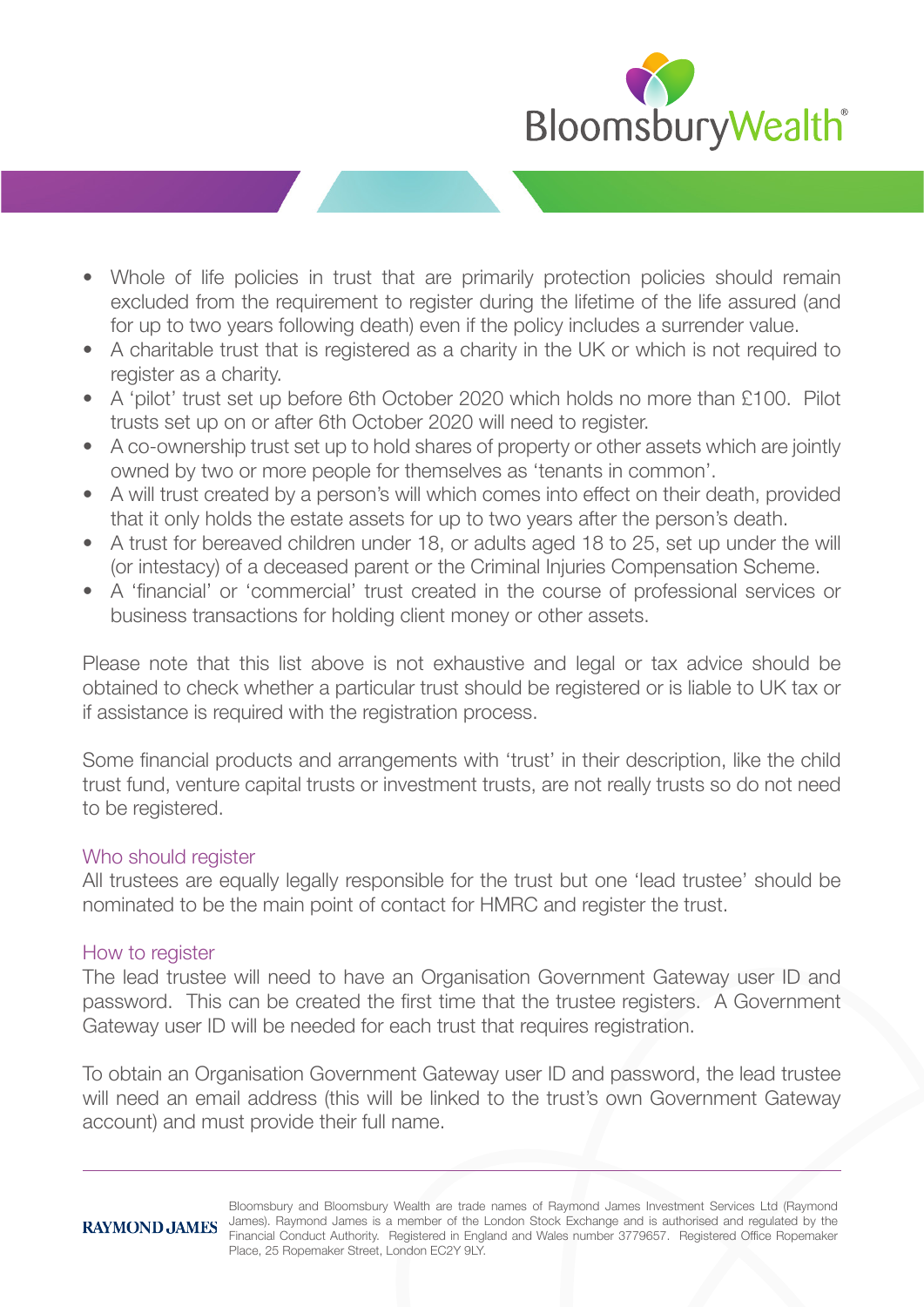

In order to register the trust, the lead trustee may also need to obtain and provide some or all of the following information:

## Information required for the trust:

- Trust's name;
- Date the trust was created:
- Whether the trust is governed by UK law;
- Whether the trust's administration is carried out in the UK;
- Whether the trust has acquired land and property in the UK since 6th October 2020;
- Whether the trust is registered in any European Economic Area (EEA);
- How many trustees are based in the UK:
- Whether the trust has ever been resident offshore.

## Information required for the lead trustee:

- Name;
- Date of birth:
- National insurance number (if a UK citizen);
- Passport details (if not a UK citizen);
- Address:
- Email address:
- Telephone number;
- Country of residence;
- Nationality.

## Information required for the settlor/s (a settlor is an individual who has put assets into a trust) of the trust:

- Whether the trust was created during the settlor's lifetime or after their death;
- Name;
- Date of birth:
- Date of death (if applicable):
- Last known country of residence;
- Nationality;
- Type of trust;
- Whether holdover relief was claimed on any assets put into the trust.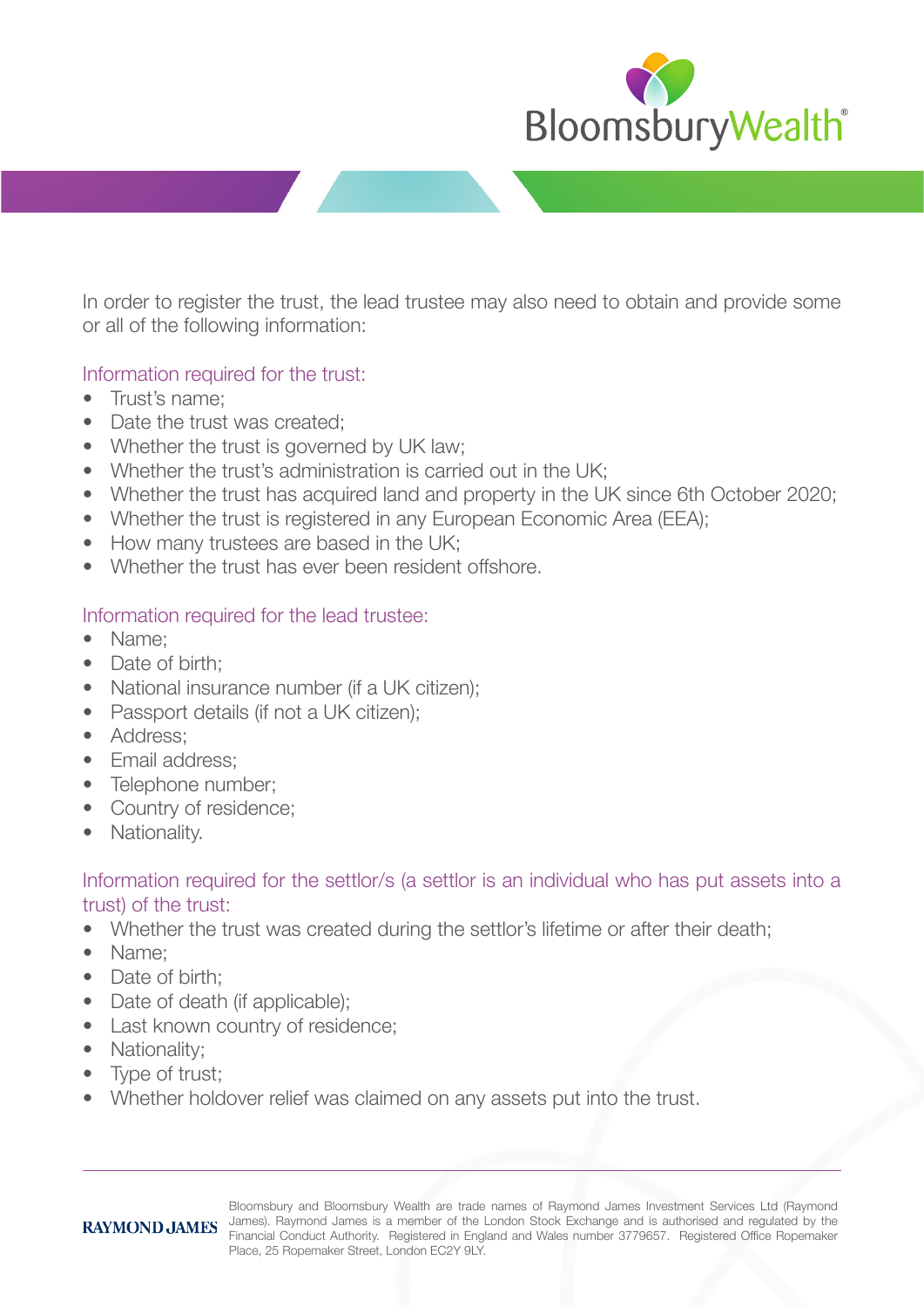

For all other individuals involved in the trust, including additional trustees, protectors and beneficiaries, the following information may be required:

- Name;
- Date of birth:
- Email address:
- Country of residence;
- Nationality;
- Mental capacity at the time of registration for each individual (HMRC will assume that the individual has mental capacity unless told otherwise).

## Additional information required:

- Details of the classes of beneficiary;
- Details of the assets that the trust holds and their value.

The details of both the named individuals and classes of beneficiaries should be found in the original and any subsequent trust deeds.

Please note that this list is not exhaustive. The specific information required will depend on the type of trust being registered and whether registration is for a trust with a UK tax liability or just a non-taxable one.

### After registration

The lead trustee will receive the trust's UTR if registering a taxable trust and a Unique Reference Number (URN) if registering a non-taxable trust. These will need to be kept safe for future reference and will be needed to keep HMRC up to date.

If you are registering a trust that is liable to tax, HMRC will send the lead trustee a UTR, usually within 15 working days. The UTR will be needed to complete and submit selfassessment tax returns for the trust. If the trust is taxable or becomes liable to UK tax, the lead trustee must submit a tax return and keep HMRC up to date on an annual basis by 31st January each year for the preceeding tax year.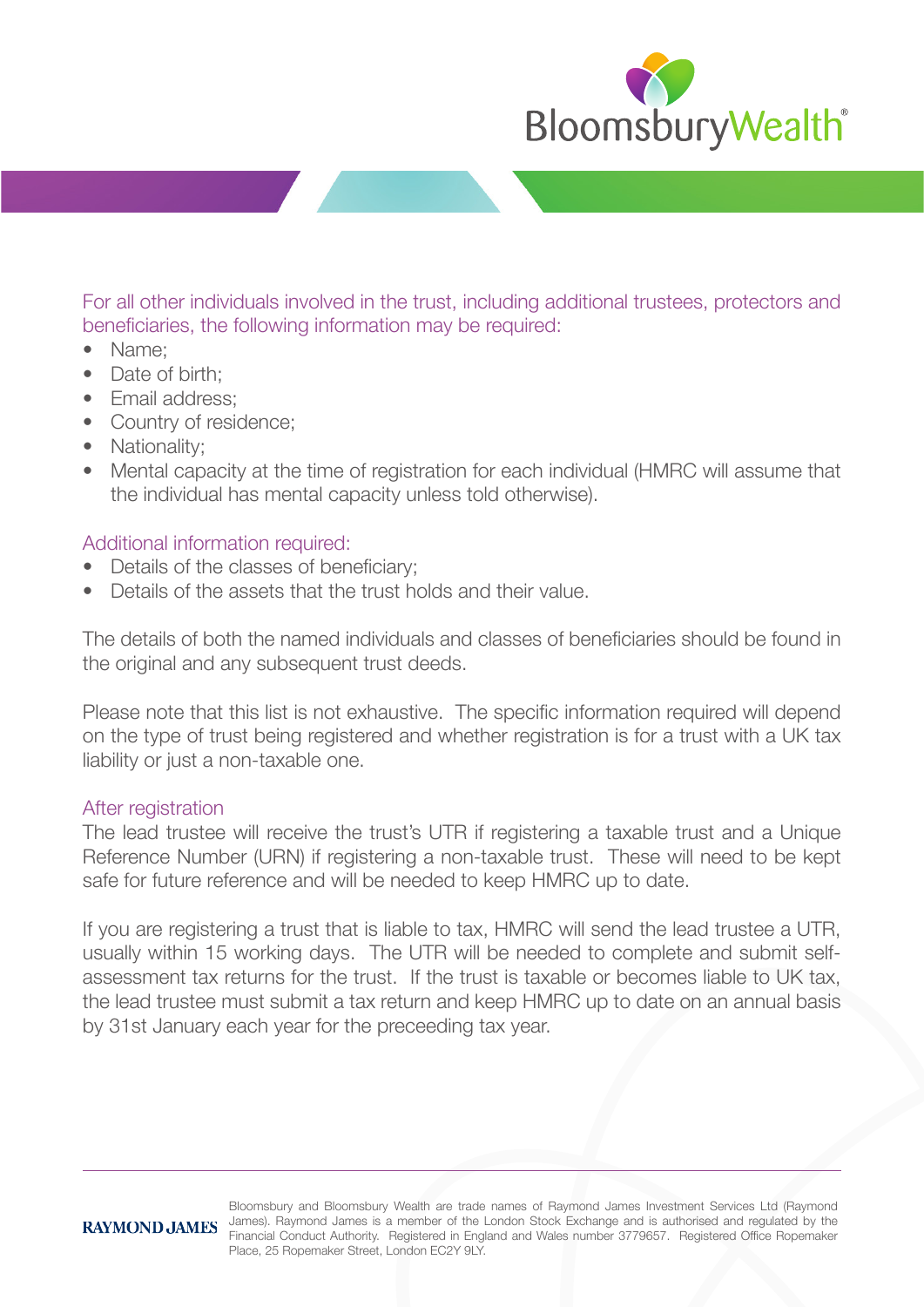

If the trust is not liable to pay tax, the lead trustee can obtain the trust's URN by logging into the TRS following submission of the registration. The non-taxable trust details must be kept up to date on the TRS with any changes to the trust details or beneficial ownership registered within 90 days of the date that the trustees become aware of these changes.

Most tax and legal advisers are offering to do the trust registration on behalf of clients if the trustees wish to delegate this to a professional. To ensure that trusts are registered correctly and to avoid any penalties, Bloomsbury suggests asking a solicitor or tax adviser to do this on behalf of the trustees.

More information, the links to obtain an organisational Government Gateway user ID and password and to register can be found via the following:

[Register a trust as a trustee](https://www.gov.uk/guidance/register-a-trust-as-a-trustee?utm_medium=email&utm_campaign=govuk-notifications&utm_source=005e5299-dcc9-4e95-9c5c-574e4d7c9be5&utm_content=immediately)

### [Manage your trust's details](https://www.gov.uk/guidance/manage-your-trusts-registration-service)

*Please note that Bloomsbury Wealth does not give tax or legal advice and any comments or observations are merely to provide general guidance. Appropriate tax and legal advice should therefore be obtained from a qualified adviser.*